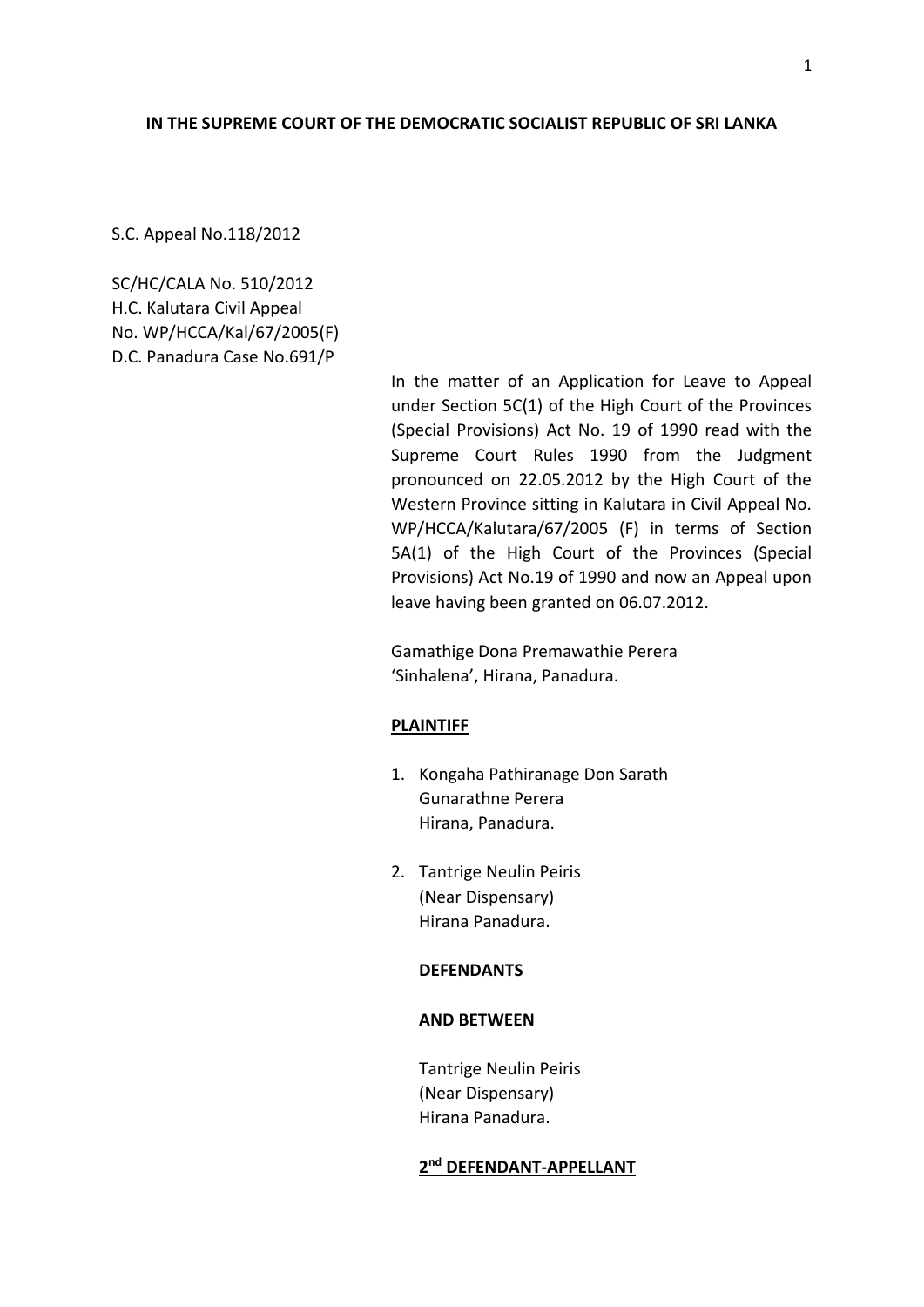Vs.

Gamathige Dona Premawathie Perera 'Sinhalena', Hirana, Panadura.

### **PLAINTIFF-RESPONDENT**

Kongaha Pathiranage Don Sarath Gunarathne Perera Hirana, Panadura.

### **1 ST DEFENDANT-RESPONDENT**

### **AND NOW BETWEEN**

Tantrige Neulin Peiris (Near Dispensary) Hirana Panadura.

## **2 nd DEFENDANT-APPELLANT-PETITIONER-APPELLANT**

Vs.

Gamathige Dona Premawathie Perera 'Sinhalena', Hirana, Panadura.

# **PLAINTIFF-RESPONDENT-RESPONDENT-RESPONDENT**

Kongaha Pathiranage Don Sarath Gunarathne Perera Hirana, Panadura.

# **1 ST DEFENDANT-RESPONDENT-RESPONDENT-RESPONDENT**

**BEFORE:** B.P. Aluwihare P.C., J. Anil Gooneratne J. & Vijith K. Malalgoda P.C., J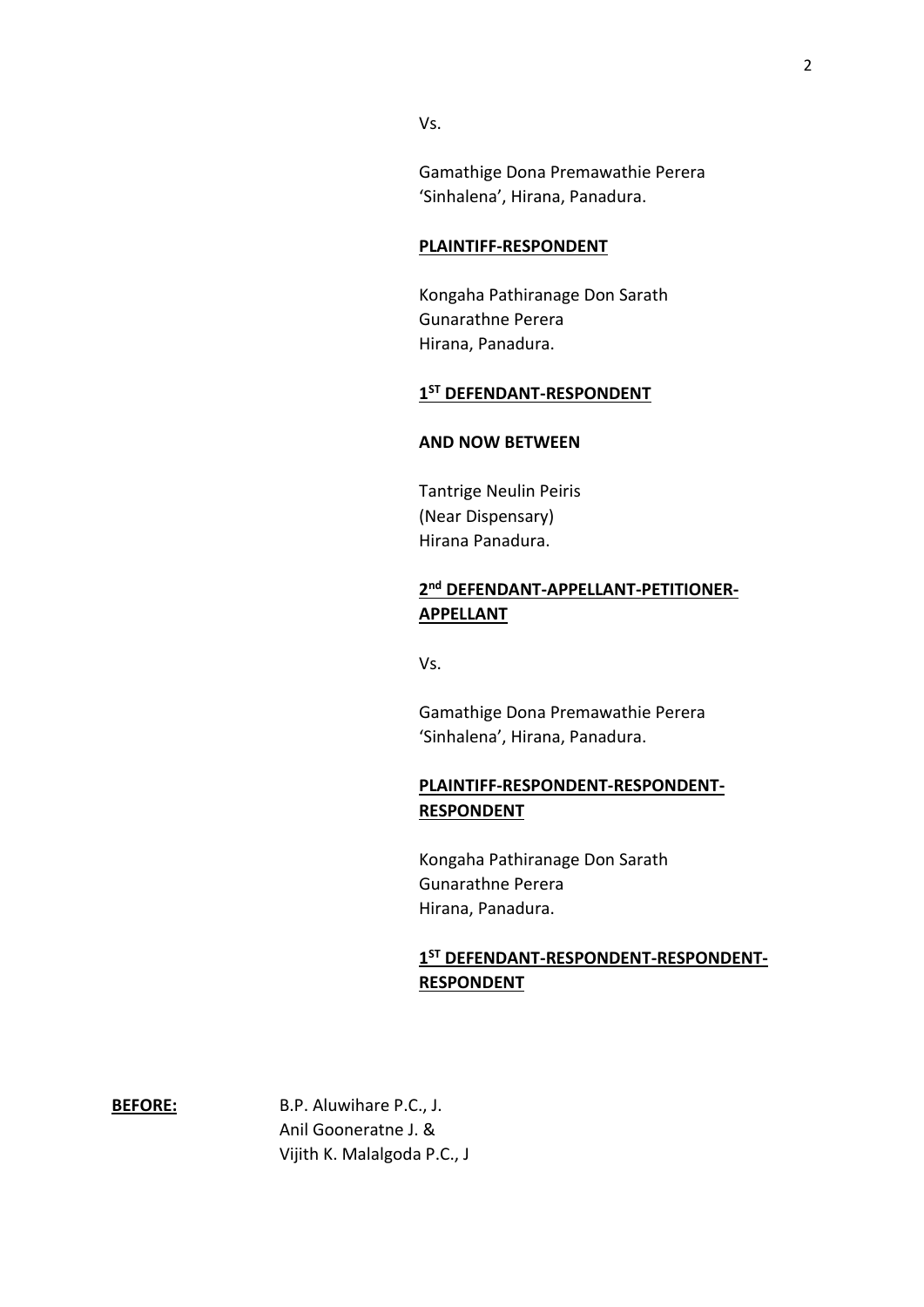| <b>COUNSEL:</b>    | S. N. Vijithsing for the<br>2 <sup>nd</sup> Defendant-Appellant-Petitioner-Appellant                                                                              |
|--------------------|-------------------------------------------------------------------------------------------------------------------------------------------------------------------|
|                    | Chandana Prematilleke with Yuran Liyanage<br>For the Plaintiff-Respondent-Respondent-Respondent<br>And 1 <sup>st</sup> Defendant-Respondent-Respondent-Respondent |
| <b>ARGUED ON:</b>  | 27.07.2017                                                                                                                                                        |
| <b>DECIDED ON:</b> | 04.09.2017                                                                                                                                                        |

#### **GOONERATNE J.**

This was a partition action filed in the District Court of Panadura to partition the land morefully described in the schedule to the plaint. The said land is described in the plaint as two contiguous lands called Kosgahawatte. There was no contest between Plaintiff-Respondent-Respondent-Respondent (Plaintiff) and the Defendant-Respondent-Respondent-Respondent (1st Defendant). It was a contest between the Plaintiff and the 2<sup>nd</sup> Defendant-Appellant-Petitioner-Petitioner (2<sup>nd</sup> Defendant) who made a claim before the Court Commissioner on 17.02.1997. As such the 2<sup>nd</sup> Defendant was added as a party. The material placed before court indicates that the 2<sup>nd</sup> Defendant claims that, a strip of her land has been wrongfully included in the corpus. It is pleaded that land situated to the north of the land sought to be partitioned which was

3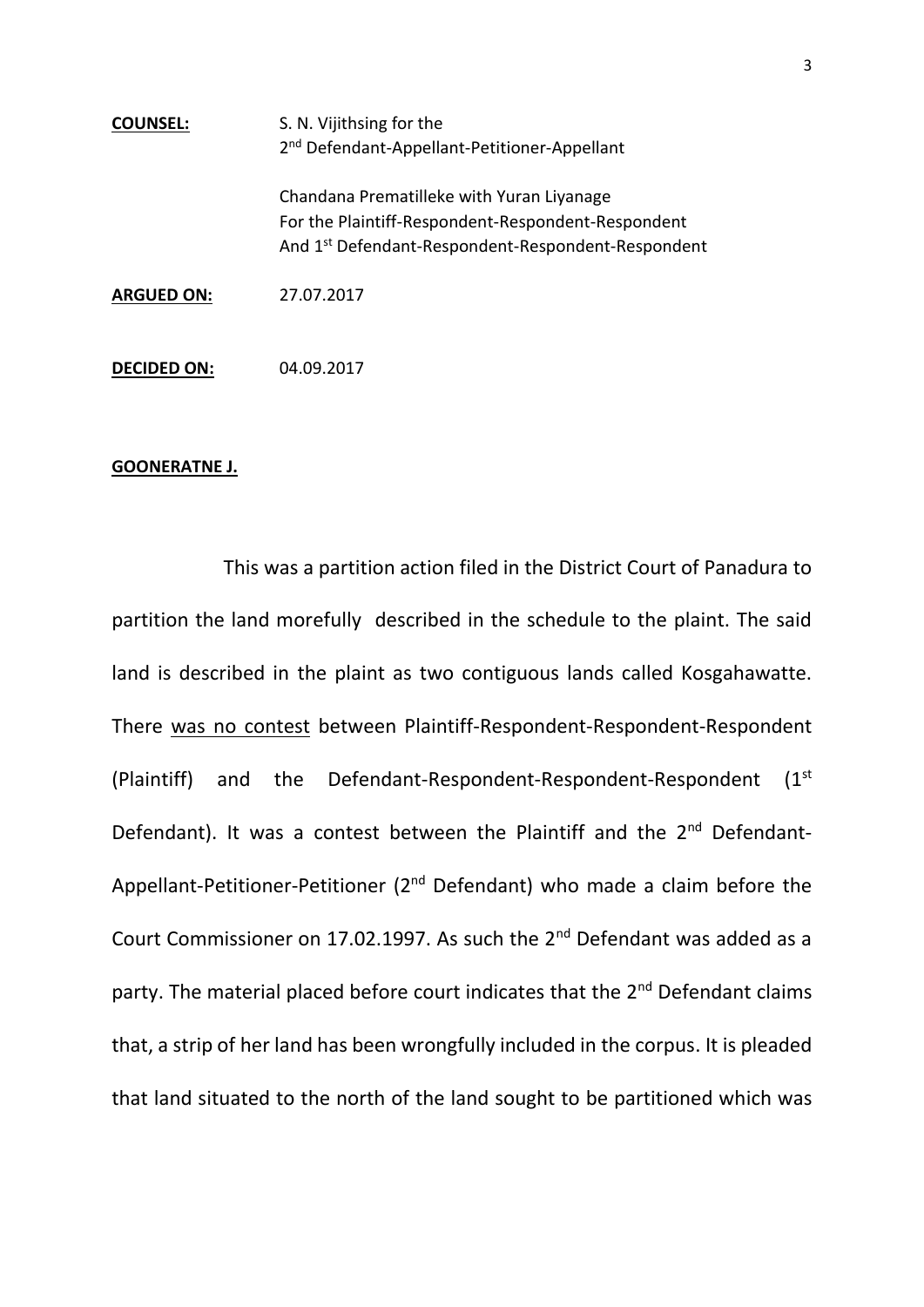earlier part of a ditch/drain including some alastonia trees (ගිනිකුරු) along with other trees are wrongfully included in the land sought to be partitioned.

The main and the only dispute seems to be the strip of land which includes a ditch/drain according to the  $2<sup>nd</sup>$  Defendant along with trees as stated above is the issue. Parties proceeded to trial on 11 points of contest. Further the 2<sup>nd</sup> Defendant does not claim any rights to the corpus itself but seeks an exclusion from plan produced marked V3, and to exclude 'Y' from the land sought to be partitioned. Both the District Court and the High Court Judgments have analysed the factual position to a great extent.

2<sup>nd</sup> Defendant states that the dispute arose when the Plaintiff had cut the Alastonia trees and claimed other trees which were in the drain. Disputed ditch/drain has been claimed by the 2<sup>nd</sup> Defendant before Surveyor, Kumarage at the preliminary survey. The  $2^{nd}$  Defendant did not give evidence.

The 2<sup>nd</sup> Defendant claim the strip of land on which the alastonia trees with other trees stood. This strip of land is to the north of the land sought to be partitioned. The  $2^{nd}$  Defendant further describes the strip of land by reference to some survey plans. It is said that lot 5 in plan V4, (3705) and superimposition of V4 and plans X 242 by Surveyor Malwenna on his plan V3, 1439 shows that the land to the north of the land sought to be partitioned is lot 5 in plan V4. In other words it is stated that the land to the north claimed by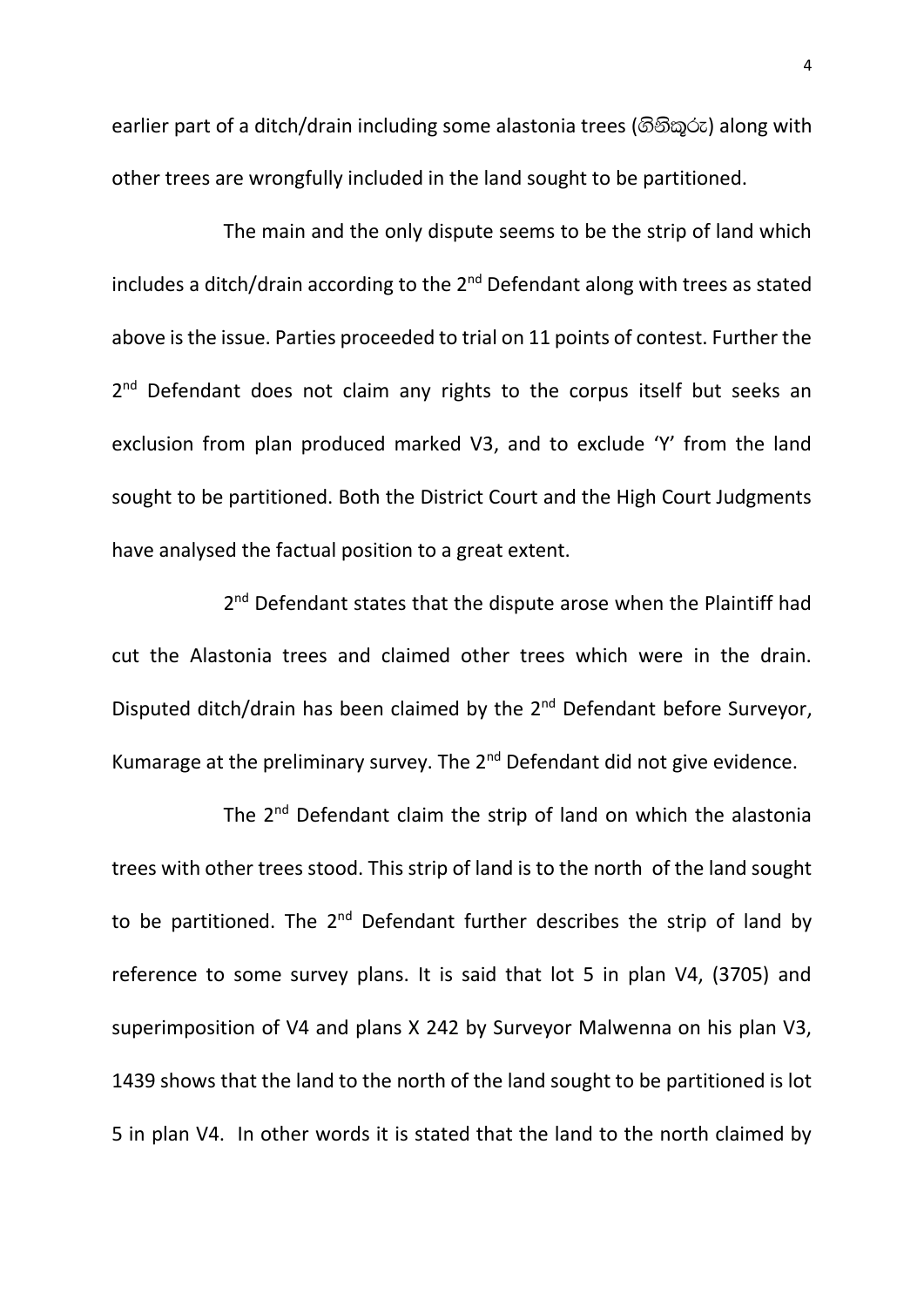Plaintiff is the land to which lot 5 of V4 applies according to the superimposition. 2<sup>nd</sup> Defendant's position is that as above lot 5 in plan V4 applies to the land to the north of Plaintiff's land which includes the strip of land claimed by the 2<sup>nd</sup> Defendant. At the hearing of this appeal it was suggested that parties explore the possibility of settling the dispute in view of the fact that the strip of land is a very small extent of land, but the Plaintiff's learned counsel was not willing to do so. The 2<sup>nd</sup> Defendant's learned counsel also argued that there was an old ditch between the land of the 2<sup>nd</sup> Defendant and the land of the Plaintiff. However as at present the so called ditch cannot be found and no signs of such a ditch. 2<sup>nd</sup> Defendant maintain that in the past there had been a drain. It is possible that after a long lapse of time ground situation is bound to change.

The 2<sup>nd</sup> Defendant also rely on plan 3705 marked V4 which is dated 19<sup>th</sup> March 1919. Plan of one J.N. Wickremaratne which shows ditch to the south and east of Lot 5. A ditch belonging to lot 5 that separated it from the land sought to be partitioned as far back as 1919. Does the ditch belong to the Plaintiff or the 2<sup>nd</sup> Defendant? Or does it merely separate the two lands as a boundary?

Plaintiff argue that PP 242 ('X') of Court Commissioner Kumarage's plan does not show any ditch/drain as the boundary between the corpus and 2<sup>nd</sup> Defendant's land lot 5, but a fence on which ගිනිකුරු and එරබදු trees are found.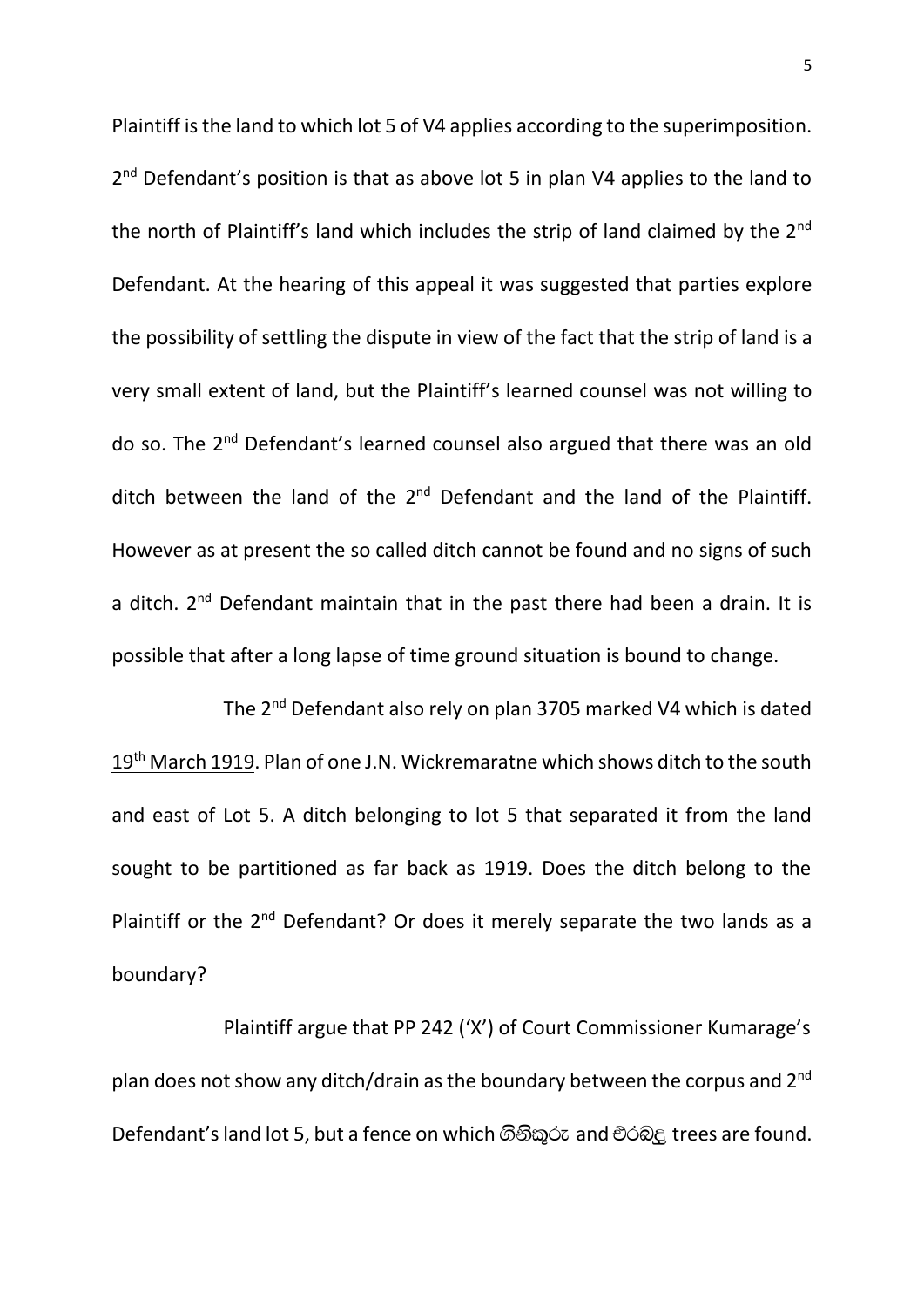Plaintiff argue that  $2^{nd}$  Defendant's own plan No. 3705 also does not give the southern boundary of lot 5 as a drain/ditch but describes as "Kongahakurunduwatta of Carolis Peiris and Kosgahawatta of the heirs of late B.I. Eranis. A ditch is shown, not as a separate strip of land nor was it a part of lot 5, but it is a part of the corpus owned by the  $1<sup>st</sup>$  Defendant and Plaintiff.

It was also submitted on behalf of the Plaintiff that the 2<sup>nd</sup> Defendant should have sought an exclusion of the strip of land alleged to be part of her land  $-$  lot 5.  $2<sup>nd</sup>$  Defendant has not prayed for such exclusion but seek a declaration of title to lot 5 and that it is not possible to do so.  $2^{nd}$  Defendant prayer is misconcieved.

I note, as pointed out by the Plaintiff, points of contest No. 9 and 11 include a claim by the  $2^{nd}$  Defendant to the drain/ditch. It is also a point of contest that lots X, Y & Z in plan No. 1439, dated 10.08.1999 of Surveyor Malwenna is possessed by the  $2^{nd}$  Defendant. Whatever it may be having perused the evidence before the District Judge and the two Judgments I find that the Plaintiff and her father in law planted the alastonia and the erabadu trees. This was Plaintiff's evidence (uncontradicted). 2<sup>nd</sup> Defendant has not given evidence at the trial but relies on the evidence of Surveyor more particularly Surveyor Malwenna to whom a commission was issued. The Court Commissioner's plan and report does not indicate any ditch/drain was found at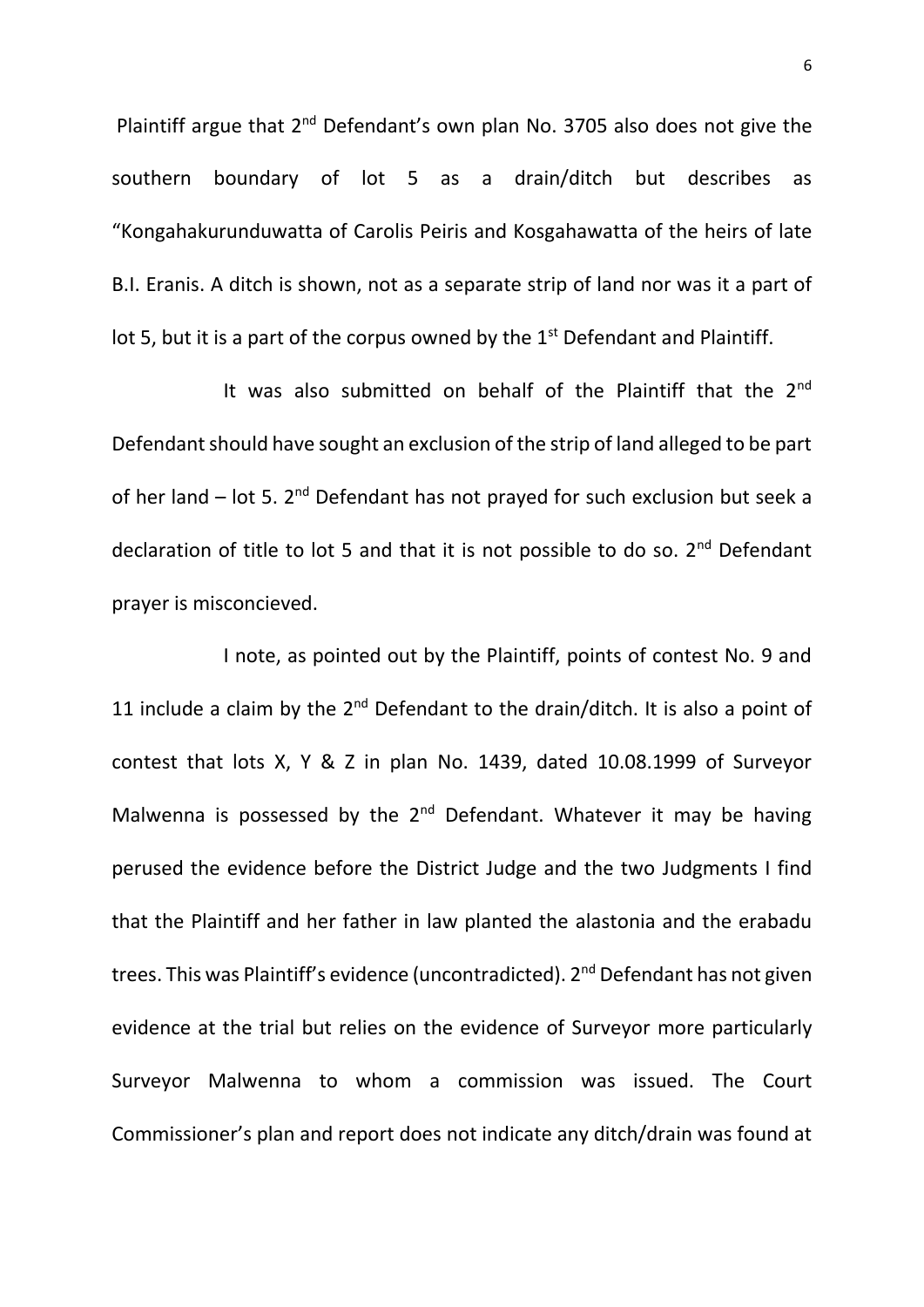the time of the survey. Only in 1919 according to plan V4 a ditch existed at that time which is almost 100 year ago. When Malwenna surveyed, accordingly to his evidence there was no ditch, in 1999.

I agree with the views of the learned High Court Judge and the District Judge that Surveyor Malwenna in plan V3 superimposed Wickremaratne's plan and there was no ditch between the corpus and 2<sup>nd</sup> Defendants Lot 5, and according to Surveyor Wickremaratne there was no ditch in 1995 between the two lands.

I also note that Surveyor Malwenna in his evidence, though called by the 2<sup>nd</sup> Defendant party who prepared plan V3 (1493) in his report states there was no ditch on the southern boundary to lot 5. What is found as stated by Surveyor Malwenna in his evidence is only a few trees, which could be found as shown in his plan in the boundary. He further states that in the eastern side of the southern boundary a ditch could be found. It is clear from his evidence that a ditch cannot be found on the southern boundary of lot 5. This Surveyor also shows lot Y is an extra portion of land surveyed by him. As such lot 5 does not form a part of lot 5 in plan V4. Further Surveyor Malwenna in his plan V3 emphasise that he superimposed Wickremaratne's plan. It does not show a ditch between the corpus and the 2<sup>nd</sup> Defendant's Lot 5. There was no ditch in 1995, between the lands and learned High Court Judge also states so.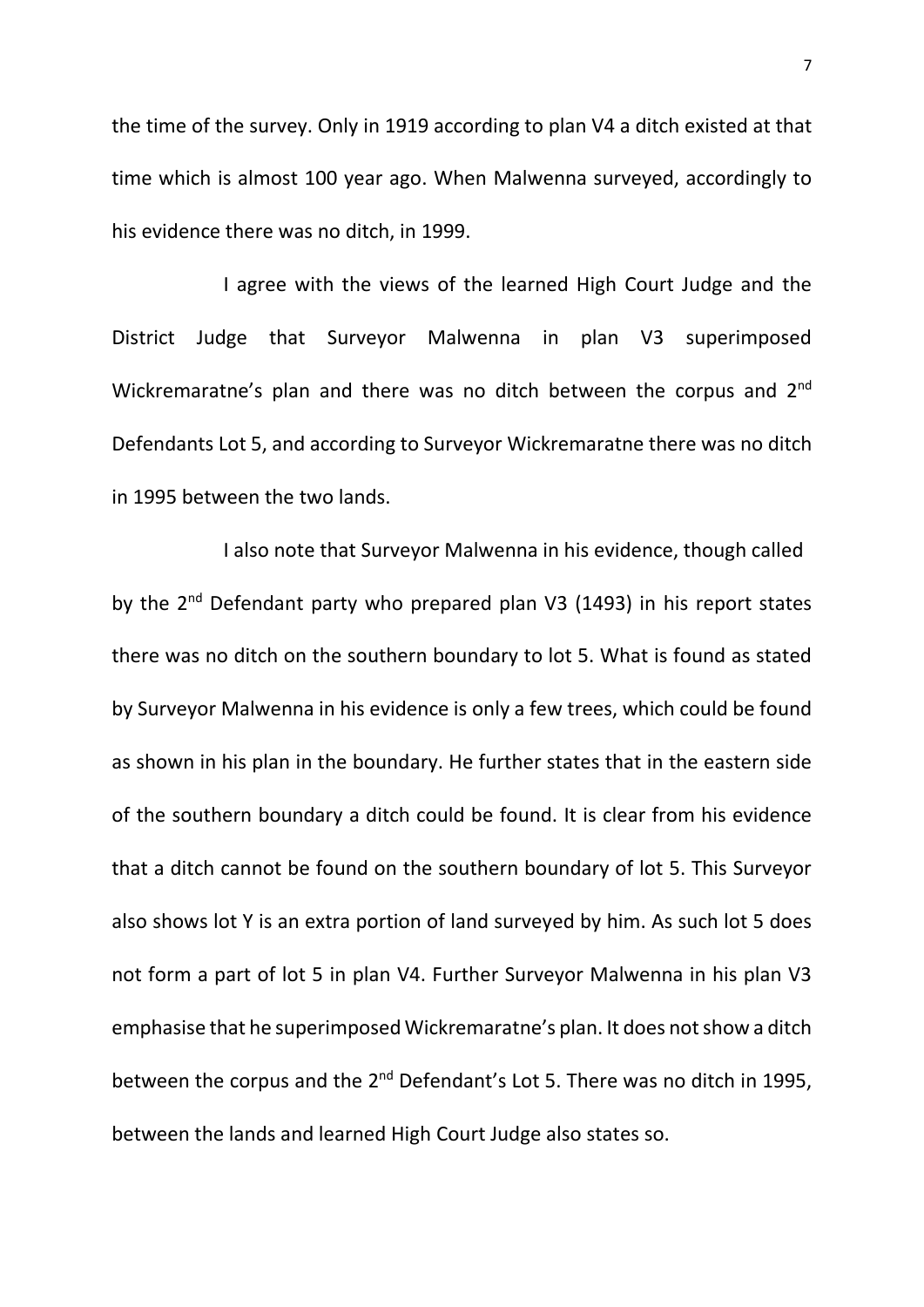Having considered all the material placed before this court I see no legal basis to interfere with the Judgment of the High Court. The learned District Judge has analysed all factual points very correctly. The land surveyed by the Court Commissioner Kumarage's plan depicts the land sought to be partitioned. Plan No. 242 marked 'X' correctly show the boundaries of the corpus. Land shown in V3 and V5 has not been included in the land sought to be partitioned. This court granted leave on 06.07.2012 on the following questions of law.

- (i) Whether the learned High Court Judges erred in law by coming to the conclusion that the 2<sup>nd</sup> Defendant's land was not encroached by the Plaintiff in the circumstances of this case.
- (ii) Did the learned High Court Judges err in law by not identifying of the corpus to the satisfaction of the Court in terms of Partition Act?
- (iii) Whether the learned High Court Judges errd in law by the conclusion that the land surveyed was less than the extent given in schedule to the plaint there could not have been encroachment?
- (iv) Whether the learned High Court Judges err in law by accepting the preliminary plan prepared according to the boundaries shown by the parties as against the superimposed plan No. 1439 prepared by Gamini Malwenna Licensed Surveyor?